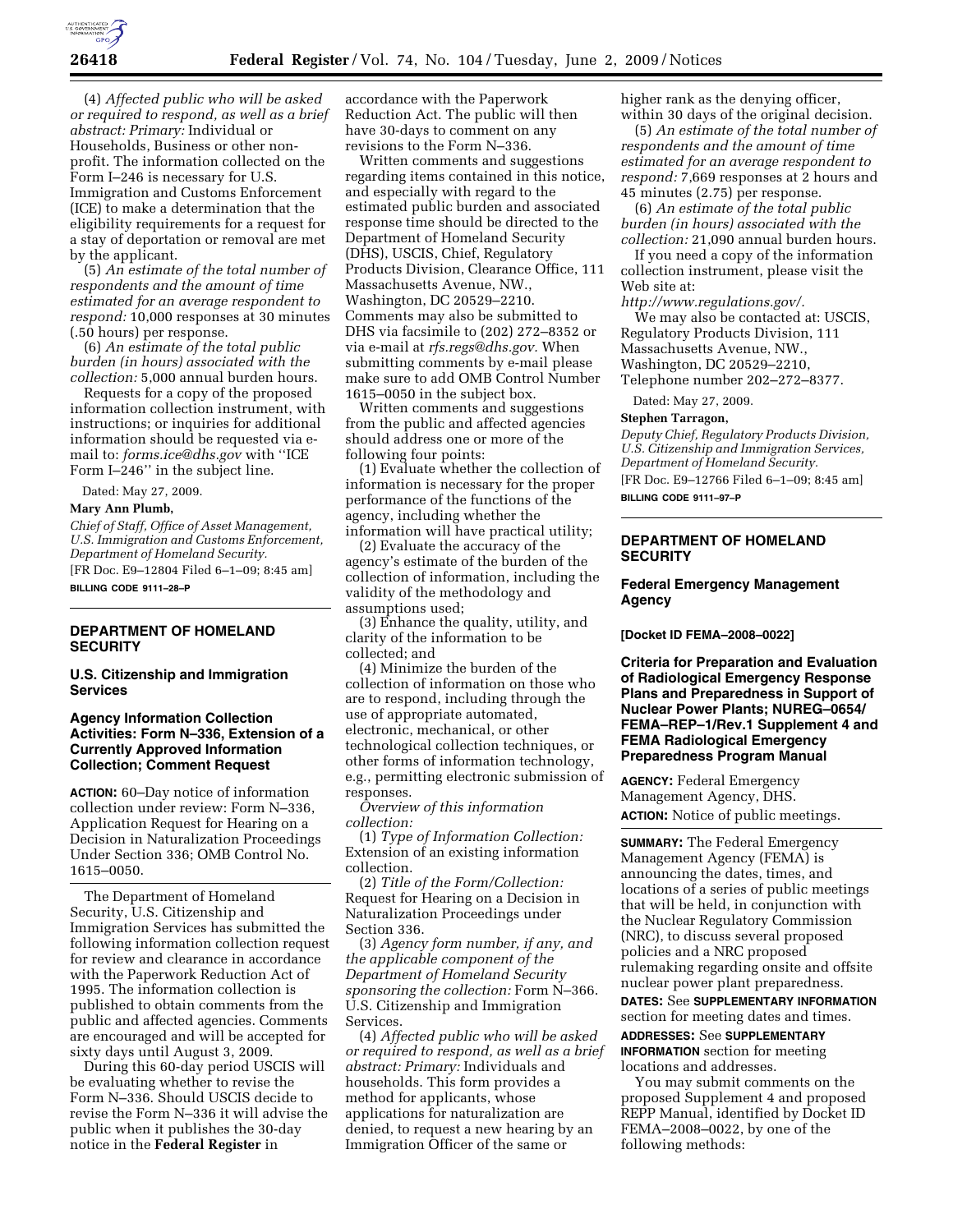*Federal eRulemaking Portal: http:// www.regulations.gov.* Follow the instructions for submitting comments.

*E-mail: FEMA–POLICY@dhs.gov.*  Include ''Docket ID FEMA–2008–0022'' in the subject line of the message.

*Fax:* 703–483–2999.

*Mail/Hand Delivery/Courier:*  Regulation & Policy Team, Office of Chief Counsel, Federal Emergency Management Agency, Room 835, 500 C Street, SW., Washington, DC 20472– 3100.

*Docket:* For access to the docket to read background documents or comments received, go to the Federal eRulemaking Portal at *http:// www.regulations.gov,* and search for Docket ID ''FEMA–2008–0022''. Submitted comments may also be inspected at FEMA, Office of Chief Counsel, Room 835, 500 C Street, SW., Washington, DC 20472.

*Privacy Act:* Regardless of the method used for submitting comments or material, all submissions will be posted, without change, to the Federal eRulemaking Portal at *http:// www.regulations.gov,* and will include any personal information you provide. Therefore, both statements made at the public meetings as well as written comments submitted are public. You may wish to read the Privacy Act notice that is available on the Privacy and Use Notice link on the Administration Navigation Bar of *http:// www.regulations.gov.* 

*Teleconferencing:* Interested members of the public unable to attend the meeting may participate by telephone via a toll-free teleconference. For details, please call the contact person listed below in the **FOR FURTHER INFORMATION CONTACT** section. Those interested in participating in this meeting by teleconference should call or e-mail the person listed below in the **FOR FURTHER INFORMATION CONTACT** section as soon as possible, but no later than 3 business days before each meeting date.

*Webconferencing:* Interested members of the public unable to attend the meeting may participate remotely on the internet. For details, please call the contact person listed below in the **FOR FURTHER INFORMATION CONTACT** section. Those interested in participating in this meeting by webconference should call or e-mail the person listed below in the **FOR FURTHER INFORMATION CONTACT** section as soon as possible, but no later than 3 business days before each meeting date.

**FOR FURTHER INFORMATION CONTACT:**  Michelle Ralston, Emergency Management Specialist, Radiological Emergency Preparedness Branch, Technological Hazards Division, National Preparedness Directorate, Federal Emergency Management Agency; E-mail:

*michelle.ralston@dhs.gov;* Phone: 202– 212–2310.

**SUPPLEMENTARY INFORMATION:** These meetings will be conducted jointly by the Nuclear Regulatory Commission (NRC) and the Federal Emergency Management Agency (FEMA), and will address four separate documents that have been proposed by these two agencies to address emergency planning and preparedness for nuclear power plants. These documents address both onsite (the plants themselves) and offsite (State, local, and emergency responder) planning and preparedness. The NRC will be soliciting comments on its notice of proposed rulemaking entitled ''Enhancements to Emergency Preparedness Regulations'' (published at 74 FR 23254 on May 18, 2009) and ''Interim Staff Guidance: Emergency Planning for Nuclear Power Plants'' (a notice of availability was published at 74 FR 23221 on May 18, 2009). Both of these documents are available at *http://www.regulations.gov/search/ index.jsp* (Docket ID NRC–2008–0122).

FEMA will be taking comments on the joint NRC/FEMA policy document entitled ''Criteria for Preparation and Evaluation of Radiological Emergency Response Plans and Preparedness in Support of Nuclear Power Plants; NUREG–0654/FEMA–REP–1/Rev. 1 Supplement 4 (Supplement 4), and the ''FEMA Radiological Emergency Preparedness Program Manual'' (REPP Manual). On May 18, 2009, at 74 FR 23198, FEMA published a **Federal Register** Notice informing the public that FEMA is accepting comments on these documents. The documents are available online at *http:// www.regulations.gov/search/index.jsp*  (Docket ID FEMA–2008–0022).

NUREG–0654 is a joint NRC/FEMA policy document that contains the Evaluation Criteria that FEMA and the NRC use to determine compliance with the 16 Planning Standards that are located in FEMA's regulations at 44 CFR 350.5, and the NRC's regulations at 10 CFR part 50. The agencies use these Planning Standards, and associated Evaluation Criteria, to measure the adequacy of emergency preparedness plans of nuclear power plant owners and operators and the State, local, and Tribal jurisdictions in which they are sited.

Supplement 4 revises and provides additional offsite planning guidance for emergency preparedness programs at

the Nation's nuclear power plants, including the establishment of backup means for alert and notification, and increased coordination between licensees and offsite responders. The REPP Manual provides additional guidance directed to State, local, and Tribal jurisdictions. The REPP Manual consolidates all of the FEMA Radiological Emergency Preparedness (REP) Program's many operative guidance and policy documents into one location, and provides additional guidance on the proposed changes in Supplement 4. The substance of FEMA's proposed policies aligns with changes proposed in both the NRC Notice of Proposed Rulemaking and Interim Staff Guidance.

The purpose of these public meetings is to (1) jointly introduce the proposed regulations and draft guidance related to enhancing emergency preparedness (EP) regulations, and introduce NRC and FEMA draft guidance documents jointly and to explain the alignment of these documents; (2) answer questions about the proposed rule and draft guidance documents and to describe the next steps in the rulemaking and guidance document processes; (3) ensure openness during the EP rulemaking and guidance document processes; (4) provide additional opportunities for public participation in the EP rulemaking and guidance document processes; and, (5) build positive relations, confidence, and trust in the rulemaking and guidance document processes.

### *Public Meeting Dates, Locations, and Times*

1. Tuesday, June 2, 2009; King of Prussia, Pennsylvania; Meeting Location: Park Ridge Hotel and Conference Center, 480 North Gulph Road, King of Prussia, PA 19406; Phone: 610–337–1800; Times: 2 p.m.–4:30 p.m. and 7 p.m.–9:30 p.m. (EST).

2. Thursday, June 4, 2009; Atlanta, Georgia; Meeting Location: Georgian Terrace Hotel, 659 Peachtree Street NE., Atlanta, GA 30308; Phone: 800–651– 2316; Times: 2 p.m.–4:30 p.m. and 7 p.m.–9:30 p.m. (EST).

3. Tuesday, June 9, 2009; Lisle, Illinois; Meeting Location: Hilton Lisle, 3003 Corporate West Drive, Lisle, IL 60532; Phone: 630–505–0900; Times: 2 p.m.–4:30 p.m. and 7 p.m.–9:30 p.m. (CST).

4. Thursday, June 11, 2009; Irving, Texas; Meeting Location: Westin Dallas Fort Worth Airport, 4545 West John Carpenter Freeway, Irving, TX 75063; Phone: 972–929–4500; Times: 2 p.m.– 4:30 p.m. and 7 p.m.–9:30 p.m. (CST).